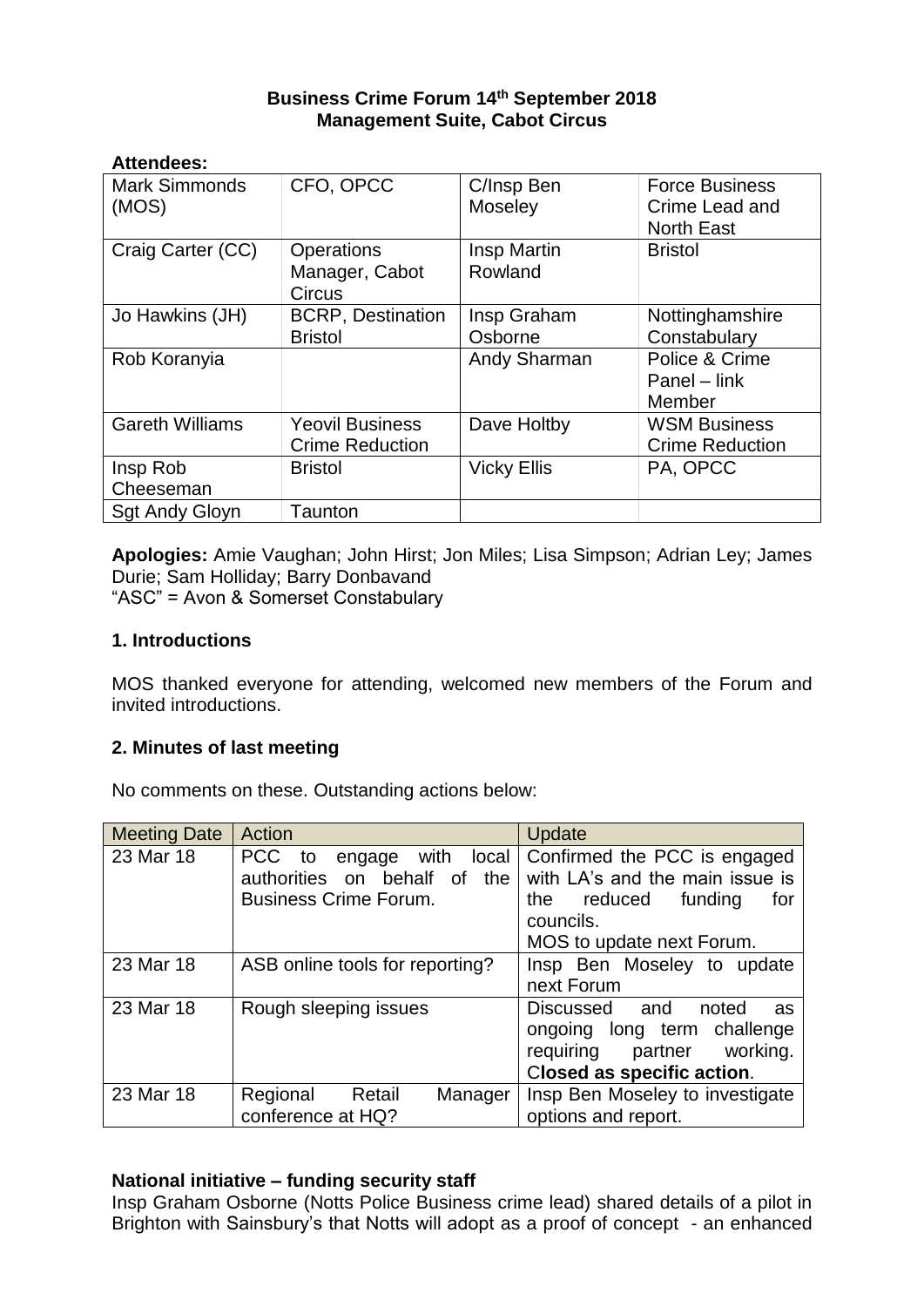security staff cohort (funded by larger retailers) undertaking some activity in relation to rough sleepers and ASB and directing people to intervention and prevention schemes. In Notts a number of larger businesses will be contributing funding, working with the PCC and Business Improvement District.

ASC (MR) expressed a preference for any additional funding from larger retailers to fund extra police resources to ensure the consistency of approach, training and best use of police powers.

**Action:** C/Insp Mosely to explore any learning from these initiatives and report back to the Forum and consider for ASC options. Contact: Chris Neilson in Sussex BCRP and Graham (Notts)

## **3. Local Updates/Issues from Partners**

#### **Bristol**

Insp Rowland provided an update – Bristol has been stable around shop theft and ASB has seen a slight reduction. Boots is the top location for shop theft. Tesco on Union Street became the biggest stock shrinkage nationally so the team did some bespoke work and this has changed.

Streetwise is a joint LA/Police initiative which is working well and will soon see an uplift in staffing of an additional constable.

The local team are striving for more officers in uniform, more visibility.

Acknowledged some significant persistent issues (esp. in Broadmead) from a small cohort of offenders.

Jo Hawkins was pleased to hear about the extra local resource expected. JH commented on the good work by MR and team including with Tesco and Greggs joining the local security meetings.

ASB in Broadmead over the summer has been particularly bad "the worst we can remember" – with many visitors overheard commenting they won't return. Acknowledged the police had responded well recently when contacted by the businesses but that more support is required from Bristol City Council. The partnership between the two "just is not working" and "we will not resolve the issues unless the partnership improves".

**Action:** Jo to share specific examples with Mark Simmonds so the PCC can take to meetings with the Mayor's and his office.

#### **Neighbourhood Policing Review**

C/Insp Moseley provided an overview of the ASC Neighbourhood Policing Review – which will go live on 1 October. There will be a new shift pattern, more time for problem solving, vacancies filled and a protection of Neighbourhood resources provided so businesses should see their officers more, especially with the roll out of mobile working. Feedback from partners would be welcome at the next meeting.

#### **North East**

C/Insp Moseley reported that the North East has also been steady in terms of crime rates – small increase seen in violent crime but this could be linked to seasonal issues. Top locations for issues in the North East are Kingswood and Longwell Green. BM is hoping to establish a new Business Crime Reduction Partnership in the Kingswood area.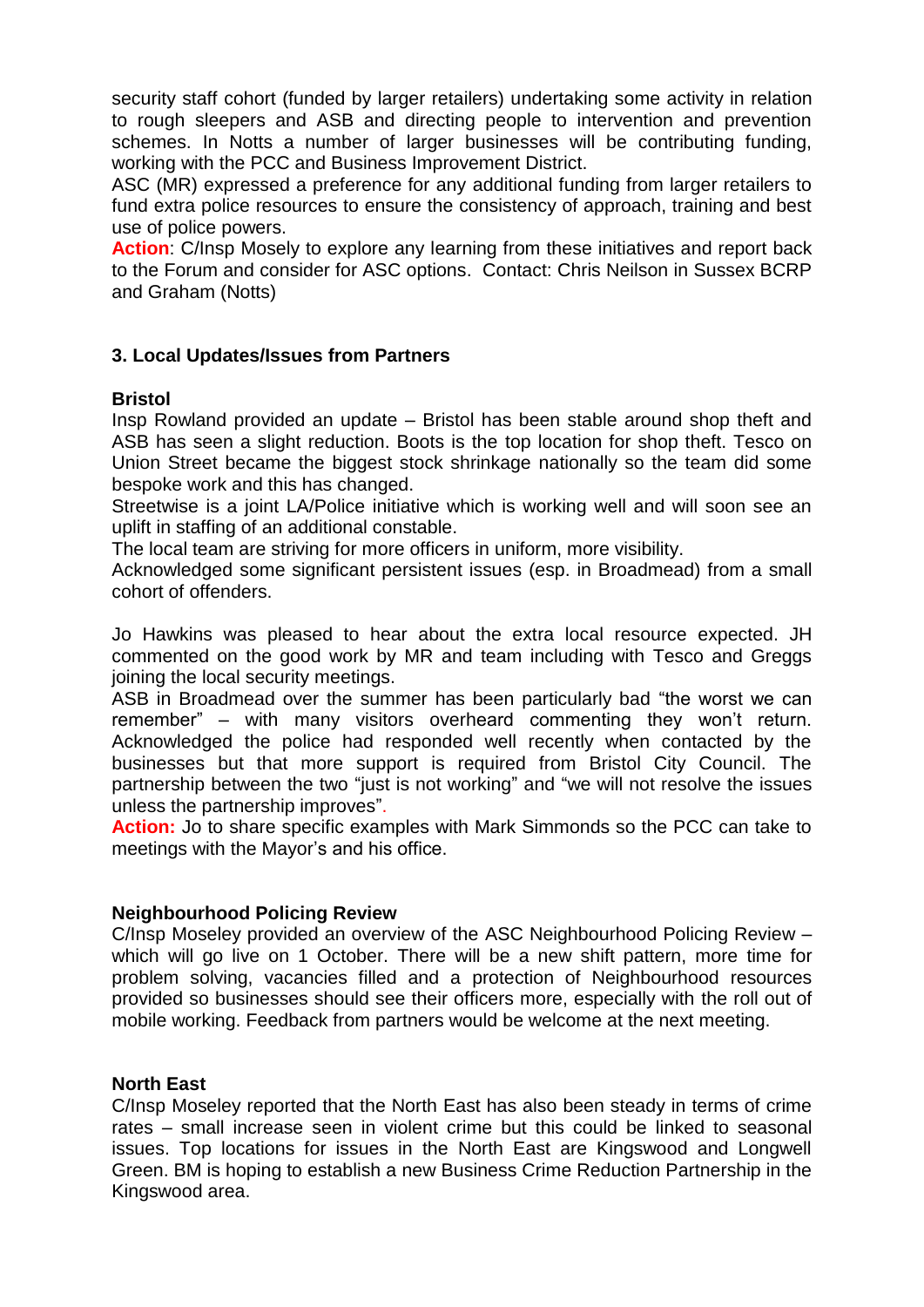Partners reported issues with not being able to get through on 101 and also being kicked off the online business crime reporting tool. Comments were also made about the higher crime rate statistics reflected through the local DISC system than recorded on police systems – suggesting under reporting to the police. ASC officers requested support for asking businesses to report crime as fully as possible to ensure police data was complete and accurate and useful.

**Action**: CI Moseley to review access to online tools with Scott Fulton's team

### **Op Heron**

This initiative was discussed and it was agreed that a review of the implementation and outcomes would be valuable. Issues raised at the Forum included:

- Different definitions considered for prolific/persistent offenders by the businesses and the police – need to harmonise this.
- Smaller businesses are disproportionately affected by this system as they can be hit by low value repeat offences and not be able to afford the losses

**Action:** CI Moseley to review Op Heron and report

## **DISC and data**

Data integrity concerns discussed.

Could there be any way to interface police systems (Niche/Qlik) with DISC?

Dave Holtby is increasing the use of DISC in WSM – creating awareness and ensuring businesses understand it and use it – eg by sharing future events through the system.

Taunton do not have access to an accredited DISC system.

**Action**: C/Insp Mosely / GW to liaise with Dorset and finding out about how their system integrates with police systems (Niche).

#### **Yeovil**

Good local partnership working in place with strong membership of the accredited BCRP and robust use of DISC and civil remedies**.**

Crime levels stable and lower than Taunton.

Issues were reported with lost crime packs in the post to police HQ from Yeovil businesses.

Concern expressed that Op Heron does not help smaller shops and businesses who are disproportionally affected by repetitive low level crime.

Online access to ASC web reporting tools was reported as inconsistent. (action above)

**Action**: C/Insp Mosely to check process for collecting and processing posted business crime packs at police HQ

#### **Taunton**

Sgt Gloyn noted there had been a slight increase in crime in Taunton – there are good relationships with the local authority and One Team structures in the area.

It was noted homelessness and ASB are also persistent issues in Taunton

AG reported good successes with some prolific individuals and good work by the reconnections officer.

There is no accredited local BCRP or local data sharing arrangements in place via DISC. There has been work ongoing to look at a more sustainable solution, looking to work with Sedgemoor or other local authorities/other partners on this.